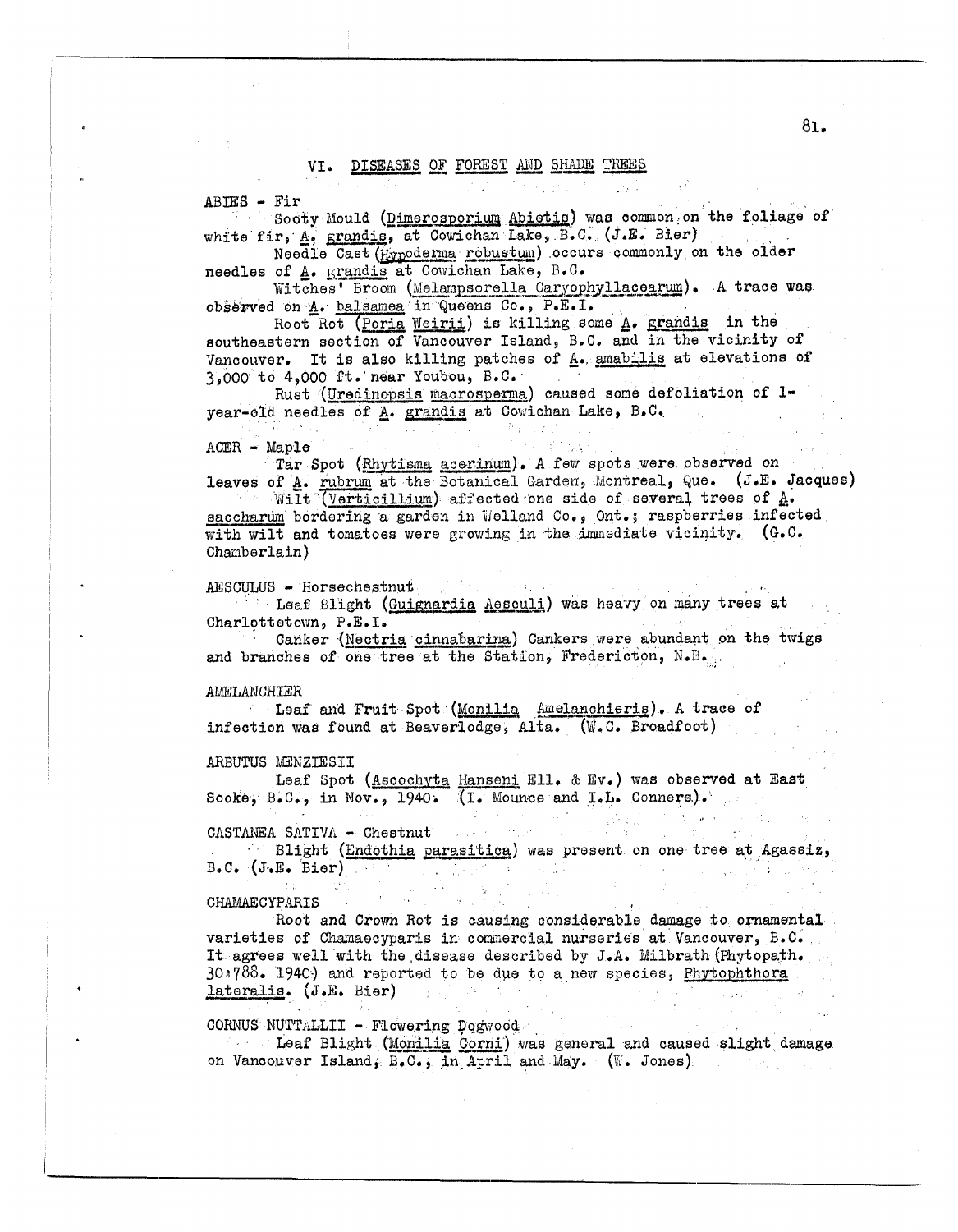<sup>82</sup>. Co **rnus** 

Powdery Mildew (Phyllactinia corylea) was general in October on Vancouver Island, B.C.

Crown Canker (Envtophthora Cactorum) appeared to be quite common in Vancouver, B.C. Many ornamental trees have been killed. The disease has not been observed as yet on Vancouver Island. (J.E. Bier)

### CORYLUS - Filbert

icana at Morden, Man.; infection was moderate. Leaf Spot (Septoria corylina) was general on a hedge of  $Q_2$ . amer-

### COTINTJS COGGYGRIA - **Smoke** Tree

Ont. A <u>Verticillium</u> was readily isolated from the affected twigs. According to my correspondent the trees are about *3* yeura old and until this year made splendid growth. The first signs of wilting were noticed in July in one tree and the condition became progressively worse. The second tree, some 40 ft. away from the first, did not show signs of infection until about 6 weeks later. I have proviously isolated the fungus from maple. The disease has been reported on smoke tree in the United States. (T.R. Bender, N.J. Agr. Exp. Sta. Nursery Dis. Notes **139 (No, 2)s5-7.** 1942). (E',L. Dragton) Vilt CVerticillium **sp.** ) affected two moke trees at Peterborough,

 $GRATAEGUS - Hawthorn$ 

abundant on hawthorn in tho vicinity of a neglected pasture in Norfolk Co., Ont.  $(J.E. Howitt)$ Rusts. Gymnosporangium globosum and G. clavipes were fairly

Leaf Spot<sup>.</sup> (Entomosporium Thuemenii) caused severe defoliation of *G. Oxyacantha var. splendens at the Green Timbers Forest Nursery, B.C.* 

### JUGLANS - Walnut

usual on Vancouver Island, B.C., and it caused considerable damage.  $(W_{\bullet}$  Jones) Bacterial Blight (Phytomonas Juglandis) was more severe than

### **JUN** IPERUS

on red cedar, J. virginiana, within a localized area in a neglected of <u>C</u>. <u>Oxyacantha</u> var. 1<br>
JUGLANS - Walnut<br>
Bacterial Blig<br>
usual on Vancouver Isl.<br>
(W. Jones)<br>
JUNIPERUS<br>
Rusts (Gymnosp<br>
on red cedar, <u>J</u>. virgin<br>
pasture in Norfolk Co.<br>
nidus avis, the number<br>
rust had been presen pasture in Norfolk  $Co_*,$  Ont.: Numerous witches' brooms caused by  $G_*$ nidus avis, the number of old dead witches' brooms indicated that the rust had boon present for some tiwog *e.* clavipos, fairly abundant; a widely spread infection of G. globosum; G. Juniperi-virginianae, very Rusts (Gymnosporangium spp.). The following rusts were obse<br>on red cedar, J. virginiana, within a localized area in a neglected<br>pasture in Norfolk Co., Ont.: Numerous witches' brooms caused by G.<br>nidus avis, the number of pasture in Norfolk Co., Ont.: Numerous witches' brooms caused by G-<br>nidus avis, the number of old dead witches' brooms indicated that the<br>rust had been present for some time; G. clavipes, fairly abundant;<br>widely spread in avis is known on <u>Amelanchier</u> intermedia from Ont. (J.C. Arthur, Man. Rusts in U.S. and Can. 369. 1934), but the telia have not been reported previously. Approximately 20 galls of G. Juniperi-virginianae **per** tree were present on Juniperus virginiana intended for export **from**  Richmond, Ont. Old flowering crabs were reported growing 100 ft. from the cedars and neglected apple trees in *u* field probably 200-300 ft. away (I.L. Conners). Rust (G. Juniperi-virginianae) was noted commonly on wayside trees in **Essex,** Norfolk and Lincoln Counties; infection was very abundant. **A** light infection of *9.* clavipes on *6.* cormnunis was Rusts ( $Gymnosporangium$  spp.). The following rusts were observed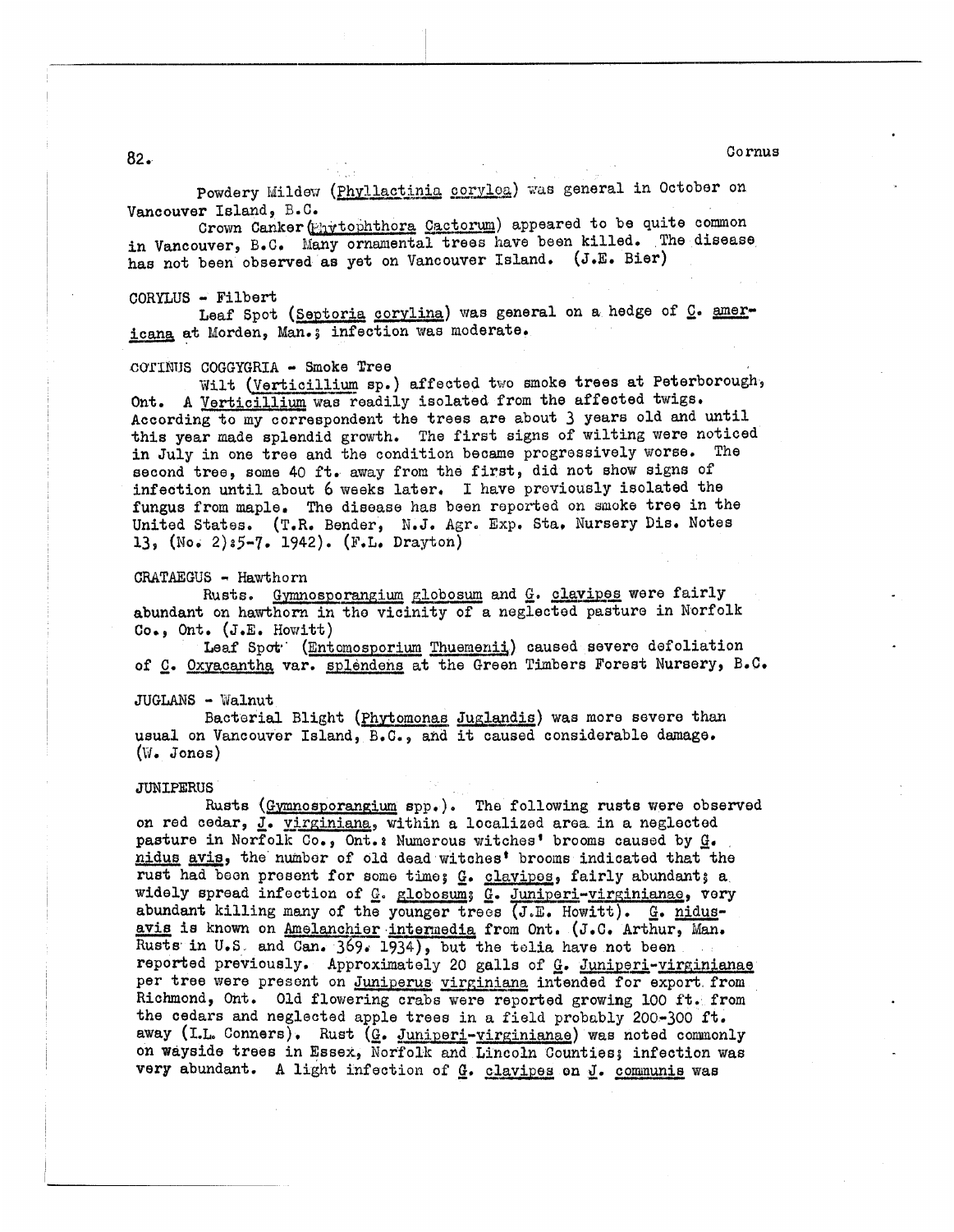Juniperus **83** 

found near a large orchard at St. Joachim, Que.s no injury was noted on the apples.

MORUS - Mulberry ' **<sup>1</sup>**

was severe at Summerside, P.E.I.; a trace was also observed at Charlottetovn. (R.E. Balch and R.R. Wurst) Canker (?Phytomonas mor). Infection was heavy and damage i.

**PLCEA** - Spruce

Mariana in York and Sunbury Counties, N.B. It caused some defolia-**Mariana** In fork and bundery countres, who is cannot be considered to the tion (J.L. Howatt). It partially defoliated P. canadensis at Otterburne and Steinbach, Man. A slight infection was also found on a spruce hedge at the Dominion Laboratory of Plant Pathology, Winnipeg. (J.H. Craigie and A.M. Brown) Rust (Chrysomyxa ledicola) was common on young trees of P.

PINUS - Pine

noted in the seedling beds on lodgepole pino at the Aoadia Forestry noted in the seedling beds on lodgepole pine at the Acadia Force of the Section, Fredericton, N.B. in 1941. However in 1940, it was estimated that nearly  $10\%$  of the seedlings were diseased (J.L. Howatt). The identification was confirmed by R. Pomerleaus who has recently reported this rust in Quebec (Mycologia 34:120-122. 1942). Rust (Cronartium coleosporioides). Slight infection was

in the Fraser Valley, B.C. Although white pine usually occurs mixed with other species, forming only a small percentage of the stand, almost all the young growrth is infected **(J.E.** Bier), The white pine plantation of A. Joly de Lotbiniere at Pèinte Platon, Que., on the south shore of the St. Lawrence, 30 miles up the river from Quebec city was inspected on May 14, 1941. The plantation was set out in 1908 and originally consisted of about 400 trees imported directly from Germany. When the trees were first examined in 1921, it was found that 66% of the 372 trees in the plantation bore the aecial stage. At the present time 46 are left. Careful examination revealed only one tree infected by blister rust. There has always been an abundance of the alternate host within 200 ft. of the pines. Dead and discolourdd limbs were generally absent and only one small branch canker was found (A.W. McGallum). About  $10\%$  of the trees in a 2-3 acre blodk in the University **of** N.BIs forest tract were found to be uankerod mar the base (J.Lo Howatt). Mature aeoia **were** abundant on white pine at Kontville, **N.S.** dn **Uay** 26 **(JeFc** Hockey);. Blister rust was reported at East Brideford, P.E.I. (R.R. Hurst), Rust (Gronartium ribicola) was general on Vancouver Island and

Rusts (Cronartium spp.) were reported as being serious on lodgepolo pino about Torraco, B.C. Tho gall rust (C. Harknessii) is frequent on lodgepolo pine in the Cowichan Lake region.

The rot and fruiting bodies of Stereum sanguinolentum were found **on** tho roots of a nwnbor of rocontly. killed g. pondorosa in a byoar-old plantation at the Green Timbers Forest Nursery, **B.C.** 

POPULUS - Poplar

Leaf Blight (Linespora terraspora Thompson). Infection was sovere on P. tacamahaca between Innisfall and Red Deer, Alta. (G.B. Sanford). **G.E. Thompson (Can. Jour. Ros. (Sec. 0) 17s232-238. 1939)**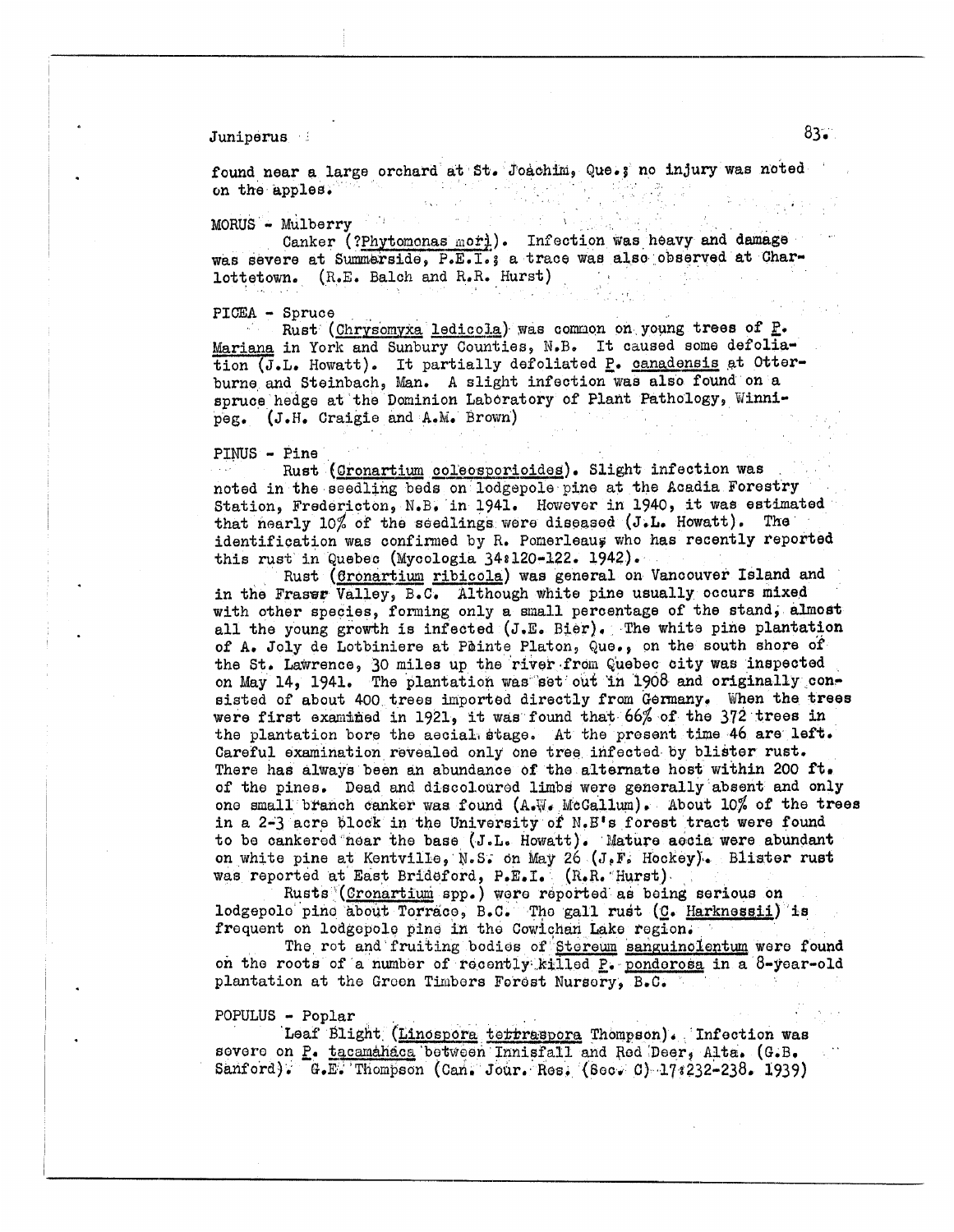$84.$ 

reports the disease from B.C., Alta., Ont. and Que. Leaf Spot (Marssonina Castagnei). Infoction was severe on P. tremuloides at Fort Garry, Man., in late August.

Rust (Melaupsora Medusae). Infection was moderate at Fort Garry and severe at Plumas, Man.

Rust (M. occidentalis) was common on P. trichocarpa at the Green Timbers Forest Nursery, B.C.

Leaf Blight (Sclerotinia bifrons) was common in York and Sunbury Counties, N.B.

Leaf Spot (Septoria populicola) was general on P. trichocarpa in southern B.C.

PSEUDOTSUGA TAXIFOLIA - Douglas Fire and

Damping-Off. About 11 million Douglas fir seedlings are produced annually in the 2 Provincial Forest Nurseries in B.C. Considerable damping-off was observed during May and June, 1941. Isolations were made from 288 infected seedlings. They yielded the following fungi, which were identified by W.L. Gordon and J.E. Machacek: Fusarium avenaceum from 55 seedlings; F. oxysporum, 22; F. sambucinum f.1, 23; Pythium sp., 15; Rhizoctonia Solani, 82; R. Solani and F. spp., 13; R. Solani and Pythium, 4; Fusarium and Pythium, 7; Mucor ? racemosus, 49; and Gliocladium roseum, 5. (J.E. Bier)

Leaf Blight (Adelopus Gaeumannii) is universally present on 3-, 4-, 5-, and occasionally 2-year-old-needles on Vancouver Island and in the Fraser Valley, B.C. Infected needles have been found 85 ft. from the ground. The disease does not appear to cause any significant damage.

Dwarf Mistletoe (Arceuthobium Douglasii) is reported on Douglas fir near Nelson, B.C.  $\sim 300$  M  $_\odot$ 

Armillaria Root Rot (A. mellea) is causing some mortality of Douglas fir on Vancouver Island, and in the Fraser Valley, B.C.s it appears to be most prevalent around Vancouver.

Root Rot (Fomes annosus) is affecting a few 20 to 30-year-oldtrees of Douglas fir at Cowichan Lake, B.C.

Canker (Phomopsis lokoyae) has been found at Cowichan Lake and Green Timbers, B.C. In most instances the lesions are delimited by callous tissue before the girdling is completed.

Bacterial Galls (Phytomonas pseudotsugae Hansen & Smith) similar in every respect to those described by H.N. Hansen and R.E. Smith (Hilgardia 10:569-577. 1937) on Douglas fir in California were found in 20-year-old stands at Cowichan Lake, B.C.

Root Rot (Poria Weirii) is serious in 10- to 60-year-old stands of Douglas fir in the south-eastern part of Vancouver Island, B.C. The pathogen has been found causing a saprot in 200-year-old-trees and is a common saprophyte on stumps and logs of old fir. The disease was found on the mainland near Vancouver and Hope in 1941.

- Leaf Blight (Rhabdocline Pseudotsugae) is common on one and twoyear old needles at Cowichan Lake, B.C.

 $QUERCUS - Oak$ 

Root Rot (Armillaria mellea)is common on 300- to 400-year-oldtrees of Q. Garryana in the vicinity of Victoria, B.C.

Die Back (Phomopsis quercina) is very common on the younger trees.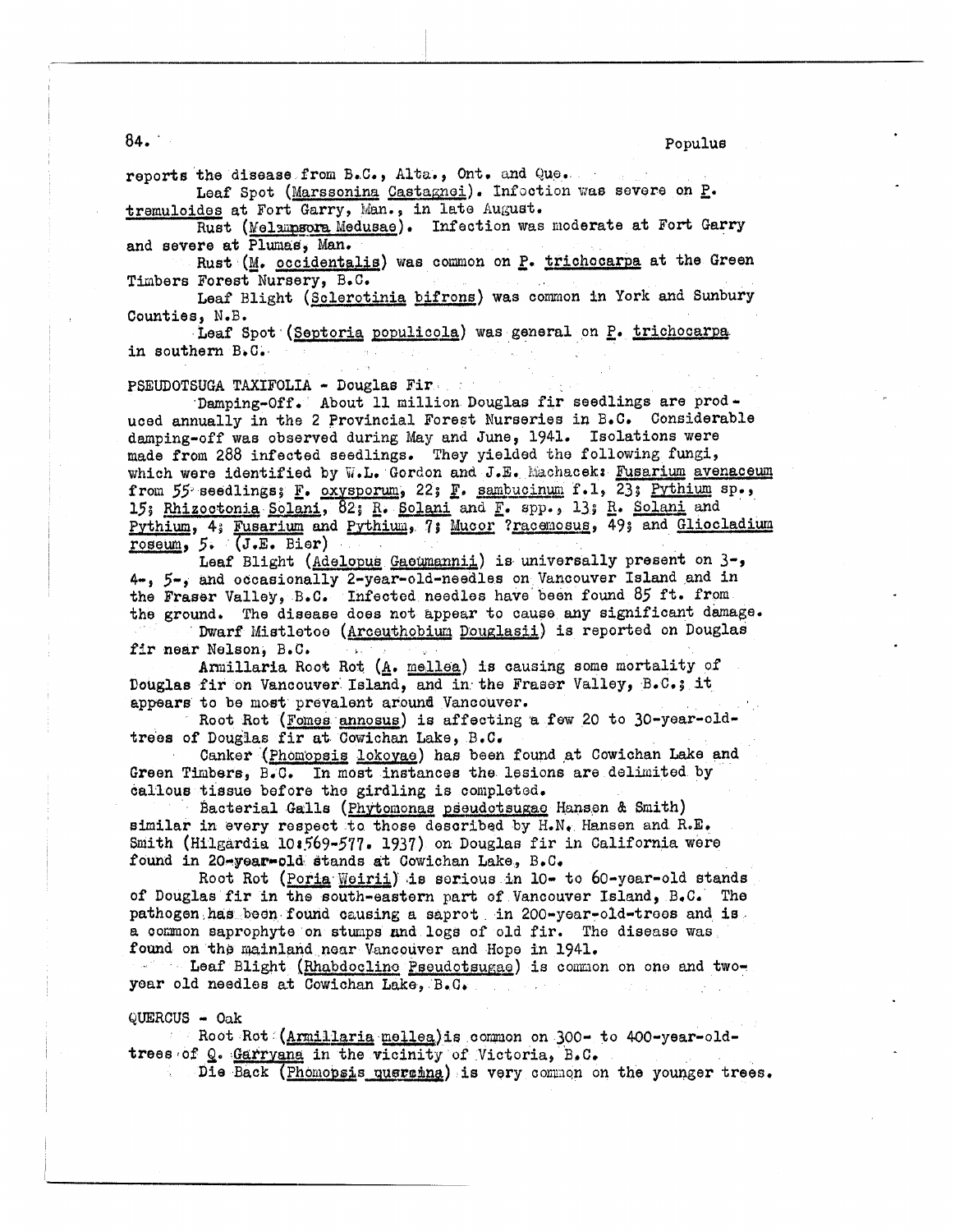Quercus

Top Rot (Polyporus sulphureus) is becoming serious in the old trees.  $(J.E. Bier)$ 

Leaf Blister (Taphrina caerulescens) moderately infected leaves of Q. macrocarpa at Beaverlodge, Alta.

RHAMNUS PURSHIANA - Cascara

Rust (Puccinia coronata). Aecia were abundant in a 5-acre plantation of 2-year-old trees at Green Timbers Forest Nursery, B.C., in 1940. The rust caused some defoliation and the death of a number of young stems. Infection was very slight in 1941. (J.E. Bier)

SALIX - Willow

Blight (Fusicladium saliciperdum and Physalospora Miyabeana) was found a second time in B.C. Two large diseased trees and a few smaller ones were located near Chilliwack by Mr. G.E.W. Clarke, District Horticulturist. All trees known to be diseased have been destroyed (J.E. Bier). The disease was reported from the vicinity of Sherbrooke, Que. In the region of Ste. Anne de la Pocatiere, some willow trees have escaped injury from willow blight and appear to be immune. A few trees have also escaped in the Gaspé. (E. Campagna)

Canker (Cytospora sp.) is present on S. sitchensis at Cowichan Lake, B.C.

Twig Blight (Marssoning sp.). The fungus was found associated with lesions girdling some of the smaller stems of weeping willow on Vancouver Island and about Vancouver, B.C.

Rust (Melampsora spp.) was common on willow near Sannichton, B.C. (J.E. Bier). A heavy infection of M. Bigelowii was general about Plumas, Man., on Aug. 12; there was considerable defoliation. (A.M. Brown)

Tar Spot (Rhytisma salicinum) was common an willows at Green Timbers, B.C.

SORBUS - Mountain Ash

Canker (Cytospora leucostoma). A moderate to severe infection was present on European mountain ash at the Station, Beaverlodge, Alta.  $(W.C. Broadfoot)$ 

Coral Spot (Nectria cinnabarina) was found on the branches and trunk of S. alnifolia at the Botanical Garden, Montreal, Que. Branch cankers can be removed, but those on the trunk usually necessitate the removal of the entire plant, especially in young specimens. (J.E.  $Jacques)$  $1.531$ 

## THUJA - Arborvitae

Blight (Corynoum Berkmanni) is causing a severe blight of T. orientalis in the Vancouver area, B.C. Commercial nurseries have stopped propagating this species on account of the disease.

Needle Spot (Keithia thujina) is universally present on western red cedar (T. plicata) in B.C. The fungus has not been found on 2-yearold seedlings in the nursery at Green Timbers, although trees and hedges in the immediate vicinity are infected.

Forles annosus has been isolated from a rot in the crown of several 30-year-old trees of T. plicata at Cowichan Lake, B.C. (J.E. Bier)